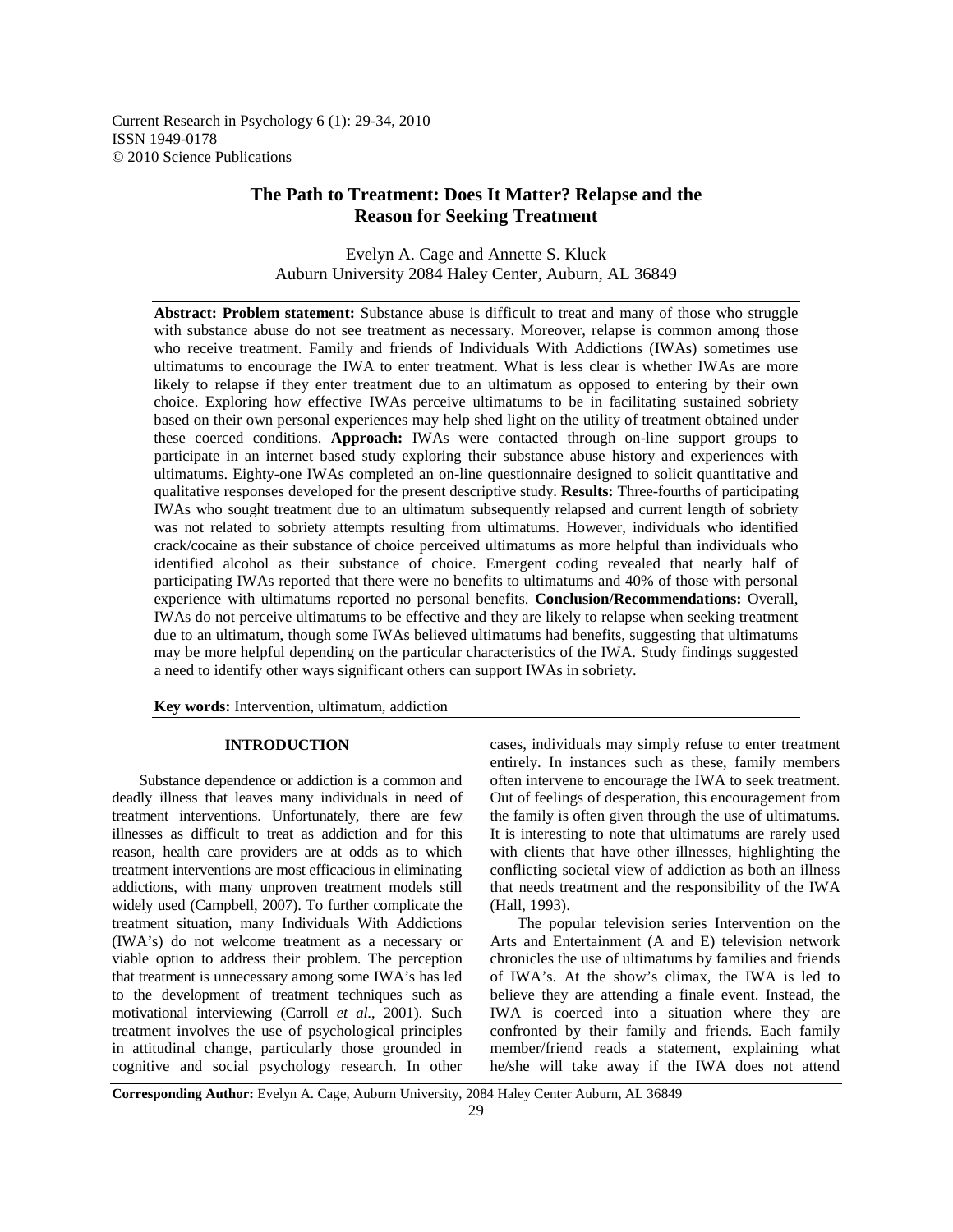treatment. One way to think about these threats to take action is that the family members and friends are issuing ultimatums of what will happen if the IWA does not seek treatment. An ultimatum is defined as a final demand whose rejection will end negotiations and cause a resort to force or other direct action (Merriam-Webster Inc., 2003). After receiving ultimatums, nearly all participants on the show agree to treatment. What is less clear is how ultimatums may work without the televised setting or the long-term benefits of using this method to get a family member to enter treatment.

 Although the accounts presented on the show Intervention are highly dramatized for television, using family members to support the entry of IWA's into treatment is fairly common. Models such as Community Reinforcement and Family Training (CRAFT) and the Pressure to Change Approach focus on instructing family members on how to best encourage IWA's to attend treatment by teaching family members behavioral procedures to interact with the IWA (Barber and Crisp, 1995; Copello *et al*., 2005; Meyers *et al*., 2003). Other techniques, such as The Johnson Intervention, have the family focus directly on the damage the addiction has caused and the ultimatums they will enact if treatment is not sought (Loneck *et al*., 1996). The Johnson Intervention is the intervention most closely associated with the television series Intervention and up to 80% of IWA's who undergo a Johnson Intervention enter treatment (Loneck *et al*., 1996). It is important to note that the primary goal of interventions such as CRAFT and The Johnson Intervention is to get the IWA into treatment (Meyers *et al*., 2003). Thus, there is an underlying assumption that the IWA can successfully obtain and sustain sobriety if treatment is sought. However, there is little known as to what conditions are necessary at the forefront if an IWA is to sustain sobriety after treatment. In other words, it is probable that certain conditions are necessary to increase the likelihood that an IWA will be successful in treatment (with success defined as both obtaining and sustaining sobriety) and it is probable that these conditions include aspects of the reason the IWA seeks treatment in the first place and the readiness of the IWA to change the addictive behavior (Laudet, 2003; Prochaska and DiClemente, 1992). It is clear that approaches similar to The Johnson Intervention are effective in getting an IWA into treatment. However, the empirical evidence does not support the use of ultimatums with regard to risk for relapse. In fact, many studies cite the opposite effect, such that relapse rates may be higher among those who enter treatment as the result of family behavior and family pressure may have no effect on motivation to change at all (Prochaska and

DiClemente, 1992). For instance, Matzger, Kaskutas and Weisner found that interventions that include family interference can be negatively related to the length of sobriety for individuals suffering from alcoholism (Matzger *et al*., 2005). Additionally, Loneck *et al*. (1996) found that IWA's that had undergone a Johnson Intervention were more likely to relapse than any other referral group of IWA's, including those that had been given ultimatums by a professional body such as a court or employer.

 It is unclear why research seems to suggest that relapse is more common if family members give ultimatums. It may be due in part to the strained relationships that family interference/interventions can create between the IWA and their family members. Researchers have suggested that when family members treat alcoholics in an atypical fashion it intensifies feelings of isolation and leads to impoverished interpersonal relationships (Stead and Viders, 1979). In addition, Lavee and Altus (2001) found that men who were able to remain drug free in a 30 month period maintained closer relationships with their family members than those who relapsed within that 30 month period. This suggests that the supportive roles in familial relationships are critical to maintained sobriety (Marshall *et al*., 2005; Saatcioglu *et al*., 2006). However, it is not uncommon for relationships to be destroyed through the use of ultimatums.

 This study will seek to address key issues in the dialogue concerning ultimatums and IWA's. First, is there greater risk for relapse if an IWA enters treatment due to ultimatums as opposed to entering treatment themselves? Furthermore, does this risk depend on some other characteristic associated with the IWA, such as drug of choice? We will explore these questions by assessing the perceptions IWA's have concerning ultimatums as tools to encourage treatment. Specifically, we will inquire about experiences with past ultimatums and the treatment outcomes associated with these experiences. It is our hope that this research will directly address the efficacy of using approaches such as the Johnson Intervention as well as offer insight as to characteristics of IWA's that might increase the likelihood of benefit or risk from such approaches.

### **MATERIALS AND METHODS**

**Participants:** A total of 81 individuals who use online sobriety support group websites served as participants for this study. Some individuals indicated that their addiction did not involve alcohol/substance abuse (e.g., food addiction) and thus, they were not included in additional analyses. Our final sample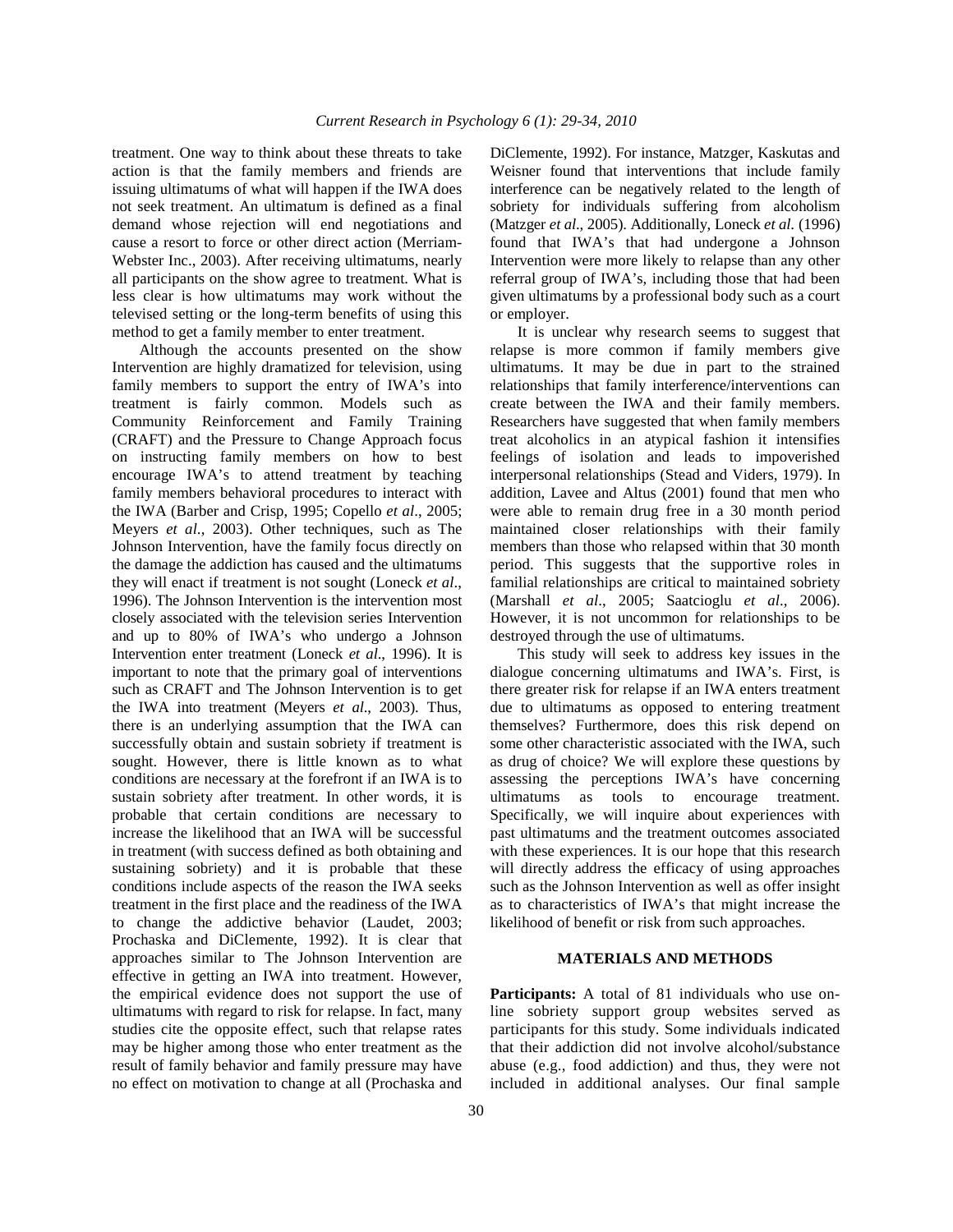consisted of 30 men and 47 women (77 total). Participants ranged in age from below 20-60-something with the majority being  $30-59$  (n = 59). Most were Caucasian ( $n = 70$ ; 90/9%). Three individuals identified as African American (3.9%). Participants were predominantly from the Northeast ( $n = 20$ ; 26%) and Southeast ( $n = 18$ ; 23.4%) regions of the United States. An additional 26 were from other regions within the US and 13 individuals were from a country outside the US.

**Procedure and measure:** After obtaining IRB approval, an invitation to participate in the study was posted to on-online community websites, directing voluntary participants to an on-line questionnaire hosted by www.psychdata.com. Typically, posting the message required approval from the individual who hosted the support group website. Some individuals indicated they were not willing to post the invitation to the study (e.g., one was only willing to post information from members of AA). Individuals were provided information on the purpose of the study and indicated their consent by providing anonymous responses to a 20 item questionnaire developed for the present study. Questions required respondents to provide information about their background, attempts at sobriety and experiences with ultimatums. Perceptions of the usefulness of ultimatums were explored through quantitative and qualitative responses.

### **RESULTS**

**Descriptive statistics:** Prior to conducting our analyses, we obtained descriptive information on drug use and sobriety experiences of our respondents. When asked to indicate their drug of choice, respondents most often reported preferring alcohol (Table 1) and the sample ranged from individuals at the start of their current sobriety as well as individuals with over 10 years being sober (Table 1). Over half of respondents (49) have seen the show Intervention, which depicts family and friends giving an addict an ultimatum. A total of 33 individuals have previously sought treatment or support (such as attending AA meetings) as a result of an ultimatum from a friend or family member while 30 individuals actually decided to get sober as the result of an ultimatum from friends/family. Over half (25) of those individuals who obtained sobriety due to an ultimatum from friends/family subsequently relapsed. Sixteen individuals described their current sobriety as the result of an ultimatum from friends/family. Table 1 also contains information about number of attempts at sobriety and number of times an individual got sober due to an ultimatum from a friend or family member.

| Table 1: Substance abuse history frequencies of sample |                    |                 |  |
|--------------------------------------------------------|--------------------|-----------------|--|
|                                                        | No. of individuals | Respondents (%) |  |
| Drug of choice                                         |                    |                 |  |
| Alcohol                                                | 50                 | 64.9            |  |
| Crack/cocaine                                          | 10                 | 13.0            |  |
| Heroin/opiates                                         | 7                  | 9.1             |  |
| Polysubstance use                                      | 7                  | 9.1             |  |
| Marijuana                                              | 3                  | 3.9             |  |
| <b>Length of sobriety</b>                              |                    |                 |  |
| $<$ 1 week                                             | 8                  | 10.4            |  |
| 1 week-1 month                                         | 5                  | 6.5             |  |
| 1-6 months                                             | 8                  | 10.4            |  |
| 6 months-1 year                                        | 9                  | 11.7            |  |
| $1-5$ years                                            | 22                 | 28.6            |  |
| $5-10$ years                                           | 7                  | 9.1             |  |
| $>10$ years                                            | 18                 | 23.4            |  |
| "Getting sober"                                        |                    |                 |  |
| 1 time (1st time)                                      | 24                 | 31.2            |  |
| 2 times (2nd time)                                     | 15                 | 19.5            |  |
| 3-5 times                                              | 16                 | 20.8            |  |
| $6-10$ times                                           | 7                  | 9.1             |  |
| $>11$ times                                            | 15                 | 19.5            |  |
| Sober due to ultimatum                                 |                    |                 |  |
| 0 times                                                | 41                 | 53.2            |  |
| 1 time                                                 | 14                 | 18.2            |  |
| 2 times                                                | 9                  | 11.7            |  |
| 3-5 times                                              | 12                 | 15.6            |  |
| $6-10$ times                                           | $\overline{0}$     | 0.0             |  |

 Since our sample included individuals who used a variety of substances we sought to explore any potential differences in perceptions of ultimatums that may be a consequence of the drug of choice of the participant using a one-way analysis of variance.

 Drug of choice was associated with a significant difference in the degree to which an individual believed ultimatums are useful, F  $(3, 70) = 2.92$ , p = 0.04. Post hoc analyses using the least squared difference method revealed that individuals who preferred crack/cocaine  $(M = 4.90)$  believed ultimatums to be significantly more useful than did individuals who prefer alcohol  $(M = 3.28; p = 0.023)$  and polysubstance users  $(M = 2.14; p = 0.059)$ . There was also a non-significant trend for individuals who prefer crack/cocaine to see ultimatums as more helpful than those who prefer heroin/opiates ( $M = 3.00$ ;  $p = 0.059$ ). While drug of choice was associated with group differences in perceptions of ultimatums, a history of having entered treatment due to an ultimatum was not associated with a significant difference,  $t(75) = 0.87$ ,  $p = 0.387$ ).

**Experiences with ultimatums and relapse:** We wanted to explore the relationship between receiving ultimatums and sobriety experience. Number of attempts at sobriety was positively associated with number of times an individual got sober due to an ultimatum ( $r = 0.51$ ,  $p < 0.001$ ) while the length of current sobriety was not  $(r = -18, p = 0.114)$ . In other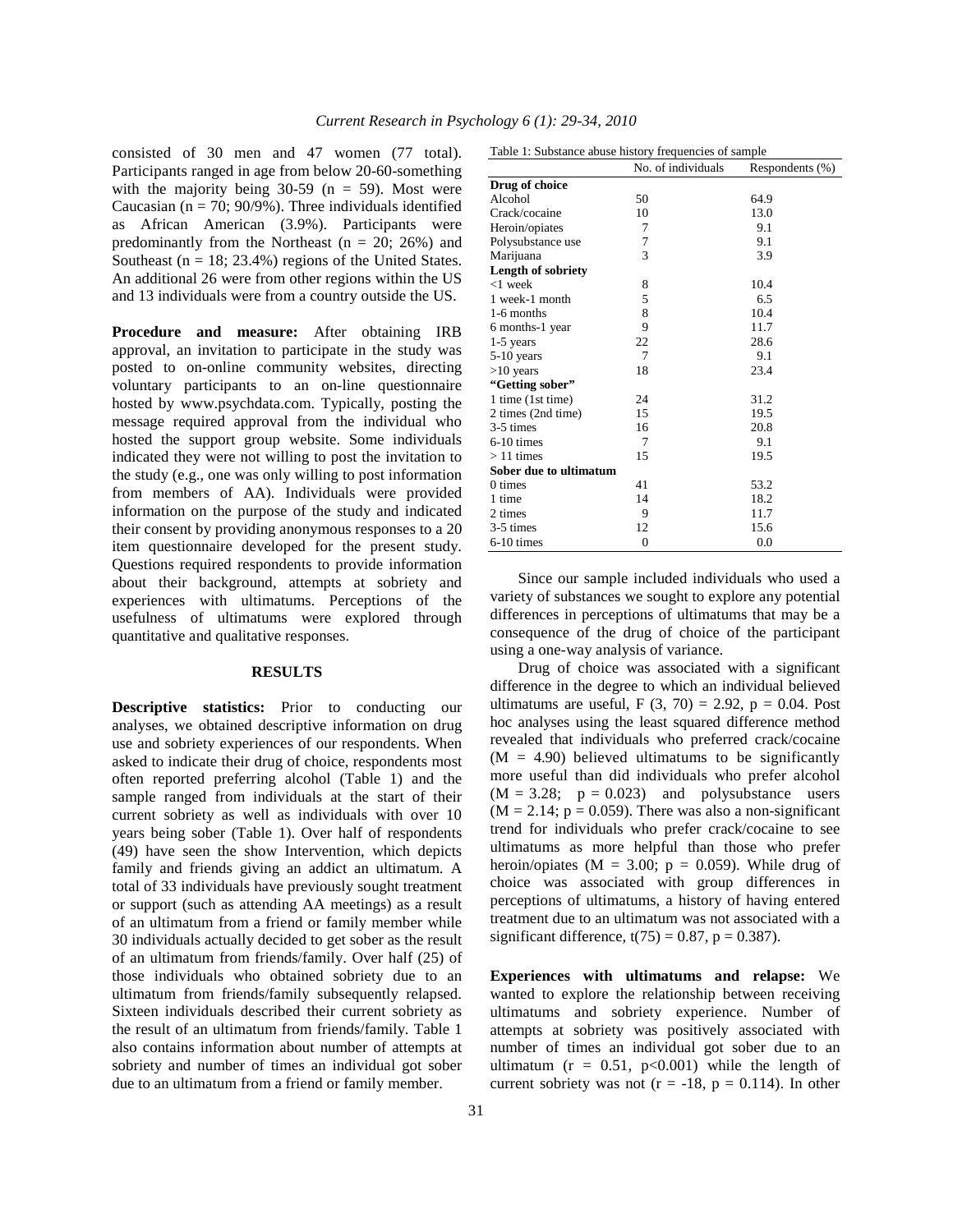words, receipt of an ultimatum was not effective at preventing relapse since individuals who regularly sought sobriety after ultimatums were likely to also be those individuals who experienced relapse most often. While more ultimatums would accompany more relapses, the ultimatums were not preventing future relapse. Not surprising, number of attempts at sobriety was negatively associated with the length of current sobriety ( $r = -0.28$ ,  $p = 0.013$ ). Length of sobriety, getting sober due to an ultimatum and number of attempts at sobriety were all unrelated to perceptions of helpfulness of ultimatums for the individual specifically (-0.14, 0.09 and 0.03, respectively) and for people in general (-0.06, 0.00 and -0.07, respectively).

**Usefulness of and problems with ultimatums:** In order to allow participants to provide additional information outside of their responses to closed ended questions, we asked participants to write freely about the benefits and problems with ultimatums. We opted to use emergent coding to analyze these responses in order to allow the themes to reflect the voice of participants. Thus, emergent coding was used to evaluate responses to open-ended questions regarding perceived benefits and problems with ultimatums, as well as the most helpful and unhelpful aspects of personal experiences with ultimatums (Table 2 for list of themes).

 Six themes emerged when participants were asked about their perceived benefits of ultimatums. These themes include that there are no benefits and treatment is a matter of individual choice, that ultimatums produce a fear of consequences for using, that ultimatums bring about awareness of the problem, that ultimatums encourage initial treatment, that they are beneficial for the family members and that they cause addict to realize they have support (Table 2). About half of respondents (39) reported a belief that there were no benefits of receiving ultimatums (e.g., "Absolutely NONE. It is a horrible waste of time for both the user and the family and can only hurt both. It can tear everyone apart. The only way to successfully stop drinking is to do it for yourself and as much by yourself as possible"). A number of respondents also reported ultimatums bringing about feared consequences (15), awareness of the problem (14) and initial treatment (13).

 When asked about problems with ultimatums, 26 individuals mentioned that there was a lack of commitment from the user (e.g., "The commitment is not there unless the person chooses to accept responsibility for their lives, health and happiness"). Table 2: Perceived benefits of and problems with ultimatums

|                                      | No. of                      | Respondents |
|--------------------------------------|-----------------------------|-------------|
|                                      | individuals                 | (% )        |
| <b>Benefits of ultimatums</b>        |                             |             |
| None-individual choice               | 39                          | 50.6        |
| Fear of consequences                 | 15                          | 19.4        |
| Awareness of problem                 | 14                          | 18.2        |
| Initial treatment                    | 13                          | 16.8        |
| Beneficial for family members        | 4                           | 5.1         |
| Realization of support               | $\overline{4}$              | 5.1         |
| <b>Problems with ultimatums</b>      |                             |             |
| No. commitment from user             | 26                          | 33.7        |
| Resentment                           | 16                          | 20.7        |
| Relapse/rebellion                    | 15                          | 19.4        |
| No problems                          | 9                           | 11.6        |
| Loss of relationships                | 8                           | 10.3        |
| Cause guilt/shame                    | 6                           | 7.7         |
| Helpful personal ultimatum*          |                             |             |
| None helpful                         | 14                          | 18.1        |
| Threat of losing family members      | 13                          | 16.8        |
| Brought about awareness              | 11                          | 14.3        |
| Court mandate                        | 6                           | 7.7         |
| Threat of losing job/home            | 3                           | 3.8         |
| Threat of losing life                | $\mathcal{D}_{\mathcal{A}}$ | 2.5         |
| Unhelpful personal ultimatum*        |                             |             |
| Given in judgment/wrong attitude     | 13                          | 16.8        |
| Choice taken/not ready               | 9                           | 11.6        |
| Ultimatums always helpful            | 4                           | 5.1         |
| No follow through                    | 3                           | 3.8         |
| Forced out of treatment preference   | $\overline{3}$              | 3.8         |
| Lying to draw person to intervention | $\overline{2}$              | 2.5         |

\*: Not all respondents reported personal experiences with ultimatums and were not included in table

Other themes include resentment (e.g., "If a person is not ready to get sober an ultimatum can drive a huge wedge into the relationship and the resentment over this can keep a person in their using"), relapse and rebellion, loss of relationships and causing guilt/shame for the addict. In addition, 9 individuals reported no perceived problems with giving/receiving ultimatums.

 We opted to ask those participants who had personally experienced an ultimatum to provide details about their own experiences with such an approach to their addiction from family members or friends. Participants that had personally experienced ultimatums reported six themes of helpful ultimatums. These included no aspects of the ultimatum being helpful (14), the threat of losing family members being helpful (e.g., "Get clean or you can't see your daughter.... It motivated me to get clean and stay clean"), ultimatums that brought about personal awareness (11), court mandates (6) and the threat of losing a job, home, or life (due to illness). Finally, individuals that had personally experienced ultimatums reported six themes of unhelpful ultimatums. Thirteen individuals reported the ultimatum given in judgment or with the wrong attitude being unhelpful (e.g., "People being judgmental of me. Withdrawing support from an ill person implies that their illness is a moral choice they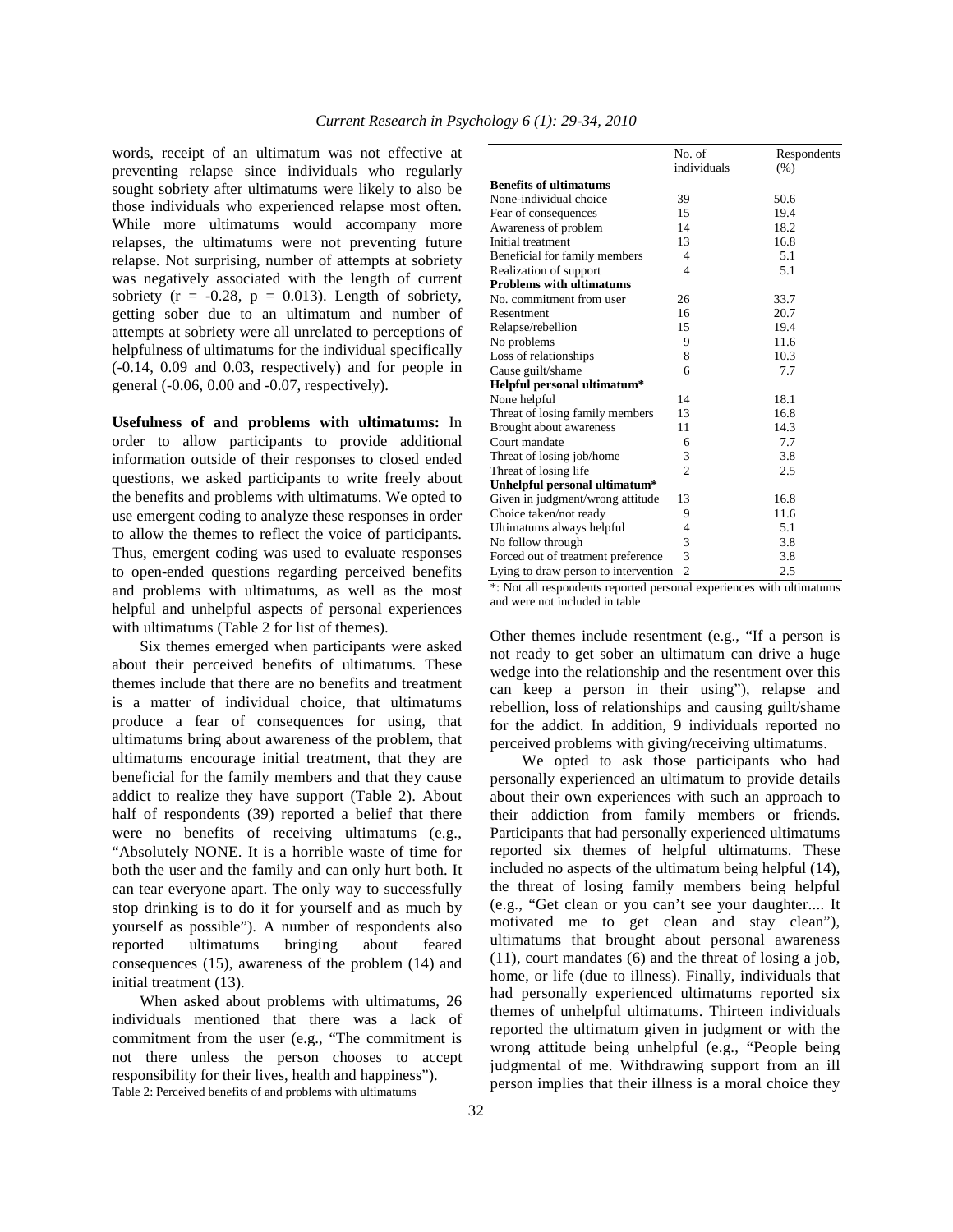are making"). Other themes included the individual not being ready when the ultimatum was given (9), no follow through on the threats made by the ultimatum (3), forced out of treatment preference (e.g., "I suppose during a time in rehab being forced to engage in AA when my choice in recovery is SOS") and lying to get individual to the ultimatum (2). Four individuals experienced only helpful ultimatums.

#### **DISCUSSION**

 This study sought to explore whether individuals suffering from addiction were more likely to relapse if they had entered treatment due to an ultimatum as opposed to entering treatment by their own choice. We were also interested in individual perceptions of ultimatums in general and based on personal experience. Results showed that individuals who regularly sought treatment due to an ultimatum were likely to relapse after seeking treatment. This suggests that ultimatums are not effective in preventing relapse in individuals. Although ultimatums appear unhelpful in preventing relapse, respondents differed in their perceptions of the helpfulness of ultimatums depending on their drug of choice, with those who reported crack/cocaine as their primary substance of choice perceiving ultimatums as more helpful than individuals who identified alcohol as their primary substance of choice. Despite this finding, emergent coding revealed that a great number of individuals did not perceive ultimatums as beneficial in general and that many of those with personal experiences with ultimatums did not find them helpful.

**Limitations:** This study contains several important limitations including the use of a restricted sample, reliance upon self-report of respondents and lack of ability to draw inferences regarding causal relationships. The choice to use an on-line sample was made to protect the anonymity of respondents. Since approaching individuals in support groups such as those attending a meeting for Alcoholics Anonymous could be seen as potentially intrusive and would violate individuals' privacy prior to obtaining informed consent, the use of on-line participants was deemed appropriate as an initial step in exploring IWA's perceptions of ultimatums. However, only those who use such support groups would have been invited to participate in the study. As such, the results of this study may not generalize well to all IWAs. In addition, the study required participants to recall specific details regarding their treatment, sobriety, relapses, substance use and experiences with ultimatums. It is not possible

to verify the accuracy of participants' responses and studies initiated in treatment facilities where histories are obtained from both IWAs and significant others would increase confidence in these findings. Finally, while we found a link between relapse frequency and history of ultimatums, it is not possible to know whether ultimatums increase risk of relapse or whether people experience more ultimatums because they relapse more frequently. In reality it is likely that the relationship is somewhat bidirectional and other factors such as problematic family environments may contribute to both. Although causal studies to evaluate factors contributing to relapse would be problematic, larger studies that consider alternative causal factors will help further illuminate this relationship.

**Implications:** These findings have some important implications for the use of ultimatums as seen on the television series Intervention. Although ultimatums are extremely effective for getting individuals to enter treatment, these individuals are likely to relapse. Frequent relapse may incite a greater number of, eventually less effective, ultimatums. Therefore, it is important to assess whether ultimatums should be used to encourage users to seek treatment and if so, the most appropriate times to use them. Such information would allow family members and friends to truly act in the best interest of the user. Additionally, helpfulness of ultimatums may differ depending on the primary drug of choice. Crack/Cocaine users may respond more readily to ultimatums than other IWAs. This suggests that interventions may need to be modified to fit the profile of the substance user rather than assuming ultimatums will be effective in all cases. Lastly, it is important to look at evidence that may contradict the use of ultimatums in general. Familial relationships have been shown to increase capacity for sobriety (Lavee and Altus, 2001). However, many participants report ultimatums being unhelpful, particularly in the fact that commitment to change is not present on the part of the addict and relationships are lost in the process of giving ultimatums.

#### **CONCLUSION**

 The findings in this study provide an initial picture regarding the usefulness of ultimatums with IWA's; however, future research will need to address some important limitations of this study. First, particular characteristics of the IWA's and their ultimatum experiences will need to be evaluated to identify specific aspects that made ultimatums unsuccessful. This study provides a small contribution to the research regarding drug of choice and its' effect on the